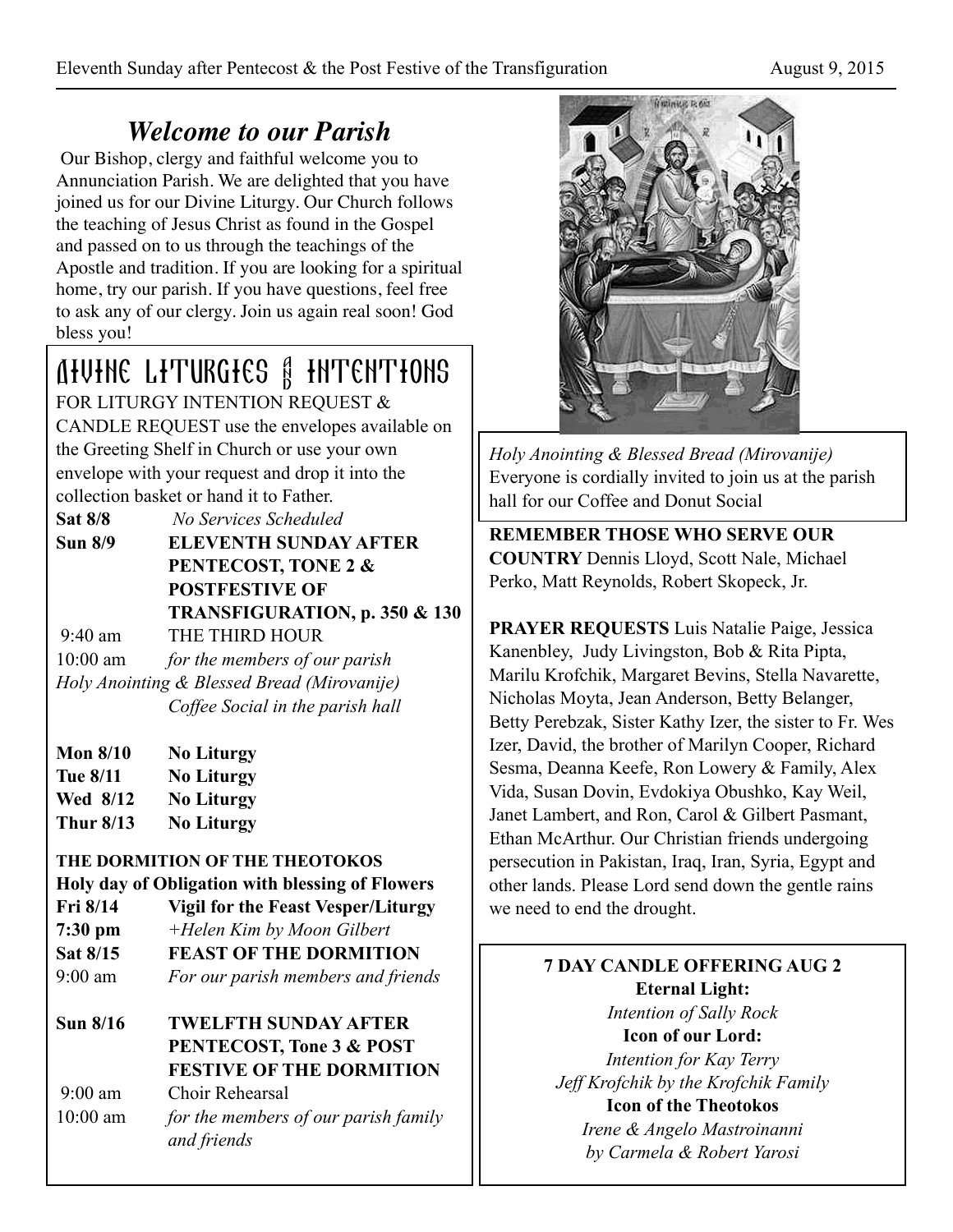**COFFEE SOCIAL HOST** Thank you! AUGUST: The Yarosik Family

## *GLORY TO JESUS CHRIST! GLORY TO HIM FOREVER!*

**GIFT SHOP** Open after the Sunday Liturgy. See Sue Petyo for more information.

## **Parish Calendar & Upcoming Events THIS WEEKEND**

### **Sun 8/9 16TH ANNUAL PILGRIMAGE** in

 honor of Our Lady of Perpetual Help at St. George Parish in Olympia, Washington. For information **[www.olphshrine.com](http://www.olphshrine.com)**

## **DORMITION OF THE THEOTOKOS,**

| <b>HolyDay of Obligation Blessing of Flowers</b> |  |  |
|--------------------------------------------------|--|--|
|                                                  |  |  |
|                                                  |  |  |

**8/29 Saturday Simple Holy for the Beheading of St. John the Baptist.** Divine Liturgy………………………9:00 am

#### **9/5 & 6 81ST ANNUAL PILGRIMAGE in honor of Our Lady of Perpetual Help & Labor Day Weekend** at Mount Saint Macrina in Uniontown, Pennsylvania. Flyers are available on at the Greeting Shelf. www.sistersofstbasil.org

**CRAFT FARE—**The event is on our church grounds September 26, Saturday from 9:00 am to 4:00pm. Local crafters and artist, food sale, jams, baked goods, raffle, balloon animals, books sale. Open to the Public —Church tours 11am till 2pm. Contact: Nicole at 714-906-9630 [anaheimcraftfair@gmail.com](mailto:anaheimcraftfair@gmail.com)

#### **READER/CHOIR REHEARSAL SCHEDULE** TODAY

8/09 3rd *Hour* 9:40 am George Petyo 1 Corinthians 9:2-12<br>8/16 REHEARSAL 9:00 - 9:45 am 9:00 - 9:45 am

Steve Kopko 1 Corinthians 15:1-11<br> $8/23$   $3^{rd}$  Hour 9:40 am 8/23 3rd *Hour* 9:40 am Jon Weil 1 Corinthians 16:13-24

**50/50 Raffle** starts TODAY and runs through Sunday, September 27, 2015. Each ticket is \$5 or 5 tickets for \$20; you need not be present when winner is announced. See Anne Voytilla in the Parish Hall.

**SIX MONTH PARISH FINANCIAL REPORT** is available in the parish hall on the bulletin board. The report shows our payments on the mortgage as an asset not as an expense. We don't have \$42,000 in cash sitting the bank. Someone was ready the report… thank you.

## **TITHING AND ATTENDANCE REPORT August 2**

Attendance: Sun: 10:00 am 125 Souls Adult Tithes : \$3,227.00 Youth Tithes: \$6.75 Candles: \$35.00 Toward mortgage: \$300.00 Principle Reduction: \$415.00 50/50 Raffle: \$165.00 Coffee Social: \$50.00

Adult Tithes : \$18,867.00 was last week's tithe—-that was correct. You are reading the parish bulletin. Thank you for your support and love for our Parish.

## **THOUGHTS ON THE DORMITION FROM SPIRITUAL WRITERS**

If her Fruit, Whom none may comprehend, on Whose account she was called a heaven, submitted of His own will to burial as a mortal, how should she, who gave Him birth without knowing a man, refuse it? O pure Virgin, sprung from mortal loins, thine end was conformable to nature: but because thou hast borne the true Life, thou hast departed to dwell with the divine Life Himself. Verses from the Canon of the Dormition of the Mother of God, quoted in The Life of the Virgin Mary

The Dormition icon is based not on Scriptural accounts, for there are none, but on sacred tradition. It